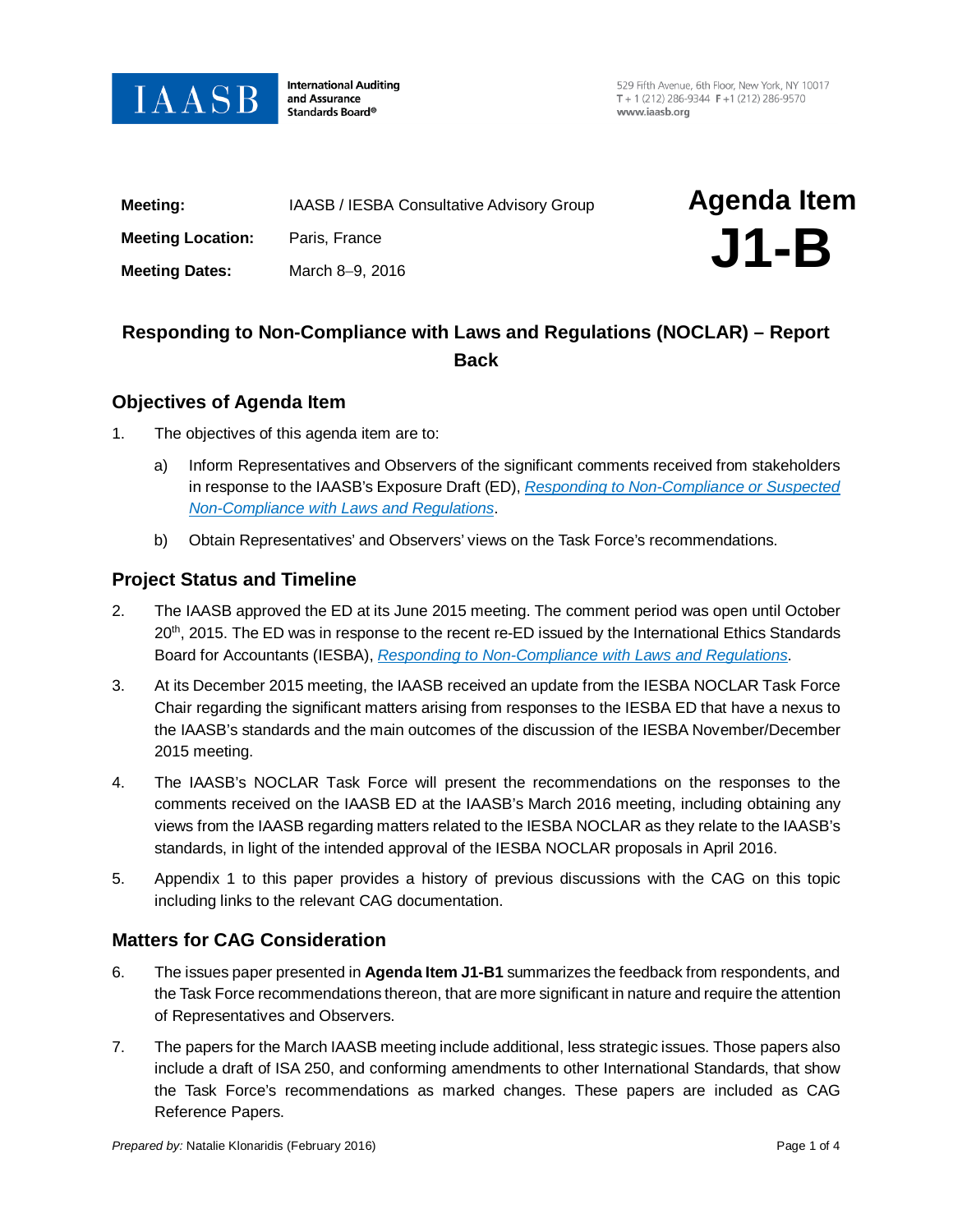## **Material Presented**

Agenda Item J1-B1 Issues and Task Force Recommendations

### **Material Presented – IAASB CAG REFERENCE PAPER**

| <b>NOCLAR</b><br><b>Task</b><br>Issues<br>Force<br>and<br>Recommendations           | http://www.iaasb.org/system/files/meetings/files/201<br>60314-IAASB Agenda Item 7-A-NOCLAR-Issues-<br>and-Task-Force-Recommendations-Final_0.pdf                |
|-------------------------------------------------------------------------------------|-----------------------------------------------------------------------------------------------------------------------------------------------------------------|
| NOCLAR Proposed amendments to ISA 250 and<br>conforming amendments                  | http://www.iaasb.org/system/files/meetings/files/201<br>60314-IAASB Agenda Item 7-B-<br>NOCLAR_Proposed_amendments_to_ISA-<br>250_and_conforming_amendments.pdf |
| ED IAASB - Compilation of General Comments<br>received on ED                        | http://www.iaasb.org/system/files/meetings/files/201<br>60314_Supplement-A-to-Agenda-Item-7-NOCLAR-<br>Compilation-of-General-Comments.pdf                      |
| ED IAASB - Compilation of Comments received<br>on ED Question 1                     | http://www.iaasb.org/system/files/meetings/files/201<br>60314_Supplement-B-to-Agenda-Item-7-NOCLAR-<br>Question-1.pdf                                           |
| ED IAASB - Compilation of Comments received<br>on ED Question 2                     | http://www.iaasb.org/system/files/meetings/files/201<br>60314_Supplement-C-to-Agenda-Item-7-NOCLAR-<br>Question-2.pdf                                           |
| ED IAASB - Compilation of Additional Input<br>received on ED                        | http://www.iaasb.org/system/files/meetings/files/201<br>60314_Supplement-D-to-Agenda-Item-7-NOCLAR-<br>Additional-Input.pdf                                     |
| ED IAASB - Compilation of Input received on<br>Paragraphs in ED                     | http://www.iaasb.org/system/files/meetings/files/201<br>60314_Supplement-E-to-Agenda-Item-7-NOCLAR-<br>Paragraphs.pdf                                           |
| ED IAASB - Compilation of Input received<br>on General Questions (a)(b)(c)(d) in ED | http://www.iaasb.org/system/files/meetings/files/201<br>60314_Supplement-F-to-Agenda-Item-7-NOCLAR-<br>General-Questions-abcd.pdf                               |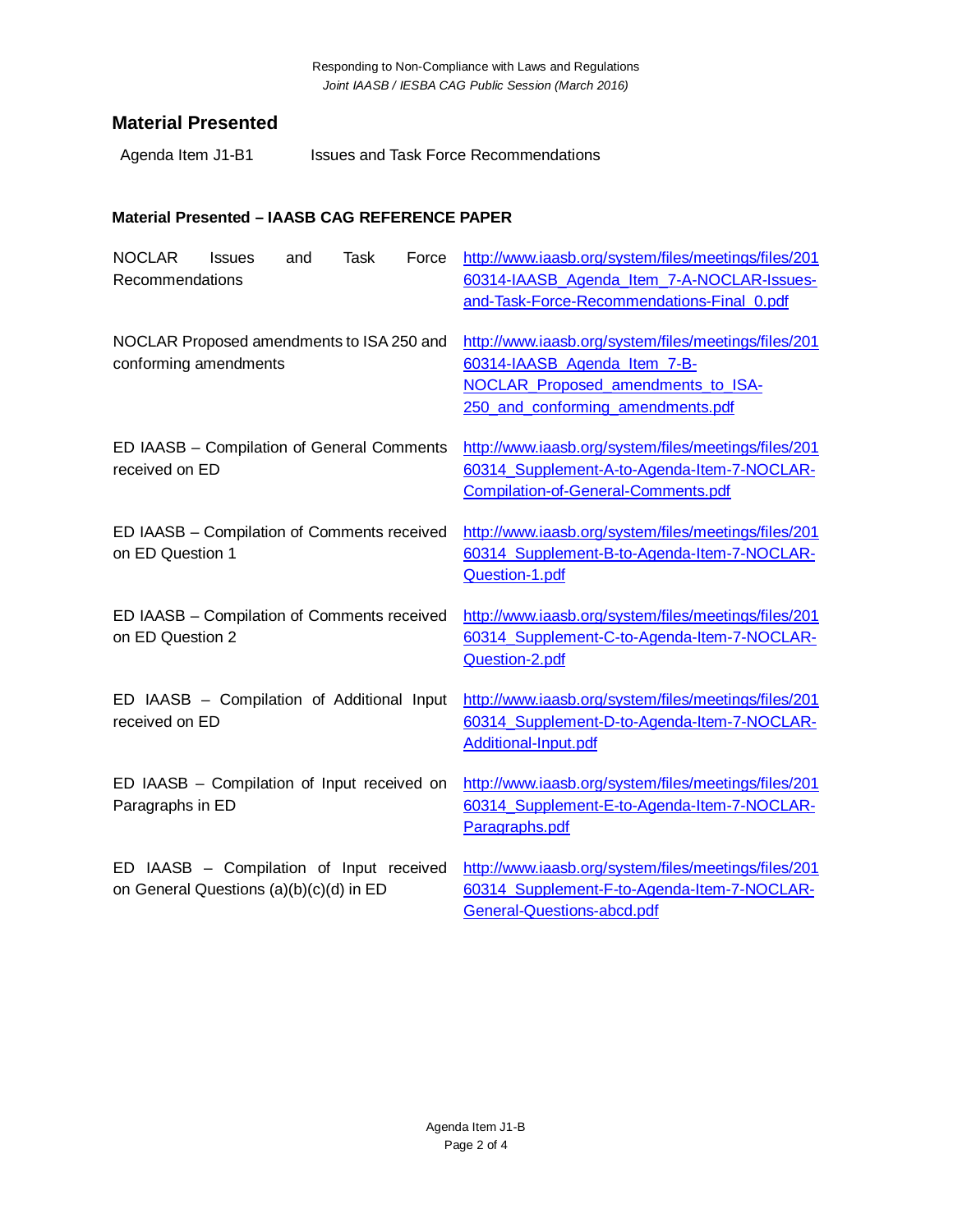## **Appendix**

# **Project History**

### **Project: Responding to Non-Compliance with Laws and Regulations**

#### **Summary**

|                                                         | <b>CAG Meeting</b>          | <b>IAASB Meeting</b>                               |
|---------------------------------------------------------|-----------------------------|----------------------------------------------------|
| <b>Project Commencement</b>                             |                             | <b>March 2015</b>                                  |
| <b>Project Proposal</b>                                 | June 2015                   | June 2015                                          |
| <b>Exposure Draft</b>                                   | June 2015<br>September 2015 | June 2015<br>December 2015 (IESBA<br>presentation) |
| Consideration of Comments Received on Exposure<br>Draft | March 2016                  | March 2016                                         |

### **CAG Discussions: Detailed References**

| <b>Project Proposal</b> | June 2015                                                                                                    |  |
|-------------------------|--------------------------------------------------------------------------------------------------------------|--|
|                         | See IAASB CAG meeting material:                                                                              |  |
|                         | http://www.iaasb.org/system/files/meetings/files/20150610-iaasb-cag-                                         |  |
|                         | agenda_item_a1_noclar-pp-final.pdf                                                                           |  |
|                         | See CAG final approved meeting minutes:                                                                      |  |
|                         | http://www.iaasb.org/system/files/meetings/files/IAASB CAG June 2015 Teleconf<br>erence_Minutes-approved.pdf |  |
|                         | See report back on June 2015 CAG meeting included in paragraph 4 of the following:                           |  |
|                         | http://www.iaasb.org/system/files/meetings/files/20150915-                                                   |  |
|                         | IAASB_CAG_Agenda_Item_E-NOCLAR_Reportback-final.pdf                                                          |  |
| <b>Exposure Draft</b>   | June 2015                                                                                                    |  |
|                         | See IAASB CAG meeting material:                                                                              |  |
|                         | http://www.iaasb.org/system/files/meetings/files/20150610-iaasb-cag-                                         |  |
|                         | agenda_item_a_noclar-final.pdf                                                                               |  |
|                         | http://www.iaasb.org/system/files/meetings/files/20150610-iaasb-cag-                                         |  |
|                         | agenda_item_a2_noclar_draft_ed-final.pdf                                                                     |  |
|                         | See CAG final approved meeting minutes:                                                                      |  |
|                         | http://www.iaasb.org/system/files/meetings/files/IAASB CAG June 2015 Teleconf<br>erence_Minutes-approved.pdf |  |
|                         | See report back on June 2015 CAG meeting included in paragraph 4 of the following:                           |  |
|                         | http://www.iaasb.org/system/files/meetings/files/20150915-                                                   |  |
|                         | IAASB_CAG_Agenda_Item_E-NOCLAR_Reportback-final.pdf                                                          |  |